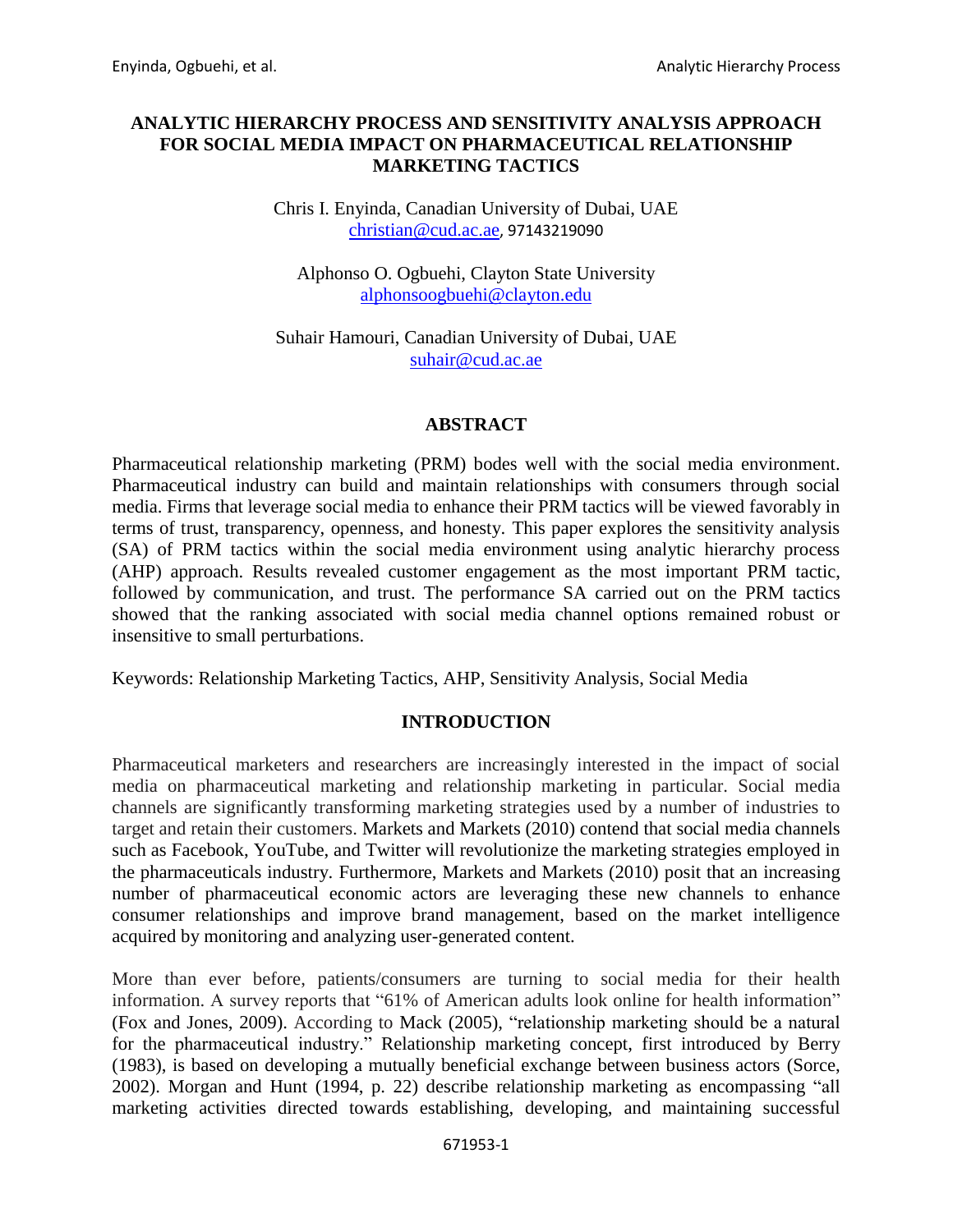relational exchanges". Relationship marketing requires personal communication with the consumer that can help improve marketing productivity (Sheth and Parvatiyar, 1995; (Sorce, 2002). Andrews (n. d) notes "because of its consumer-centric focus and reliance on listening, [pharmaceutical] relationship marketing is a perfect antidote to the layers of distrust that often accompany DTC." Andrews (n. d) further points out that one of the hallmarks of effective relationship marketing is to listen to consumers by encouraging dialogue through patient advisory board and social media, engaging the consumers in the process and gaining deeper understanding of their needs, patient feedback, and market research. Relationship marketing focuses on developing a valuable relationship between a firm and a customer that bodes well with social media engagement. Social networks are valuable new reservoirs of consumer intelligence for firms that can access and harvest the data (Peppers and Rogers Group, 2009). Indeed, because of social media, power is increasingly shifting from the pharmaceutical marketers as well as physicians to health care consumers. Essentially, the old ways in which the pharmaceutical marketers controlled their messages are rapidly eroding. This means to thrive and prosper in a networked environment, pharmaceutical marketers may need to transform their old marketing model or be made to transform by the ever growing and demanding patient communities.

For pharmaceutical firms to earn the attention and loyalty of health consumers, it is now important to urgently begin to invest in new relationship quality with the growing health consumers who are increasing becoming digital media savvy. Acquiring new customers is increasingly more costly than the retaining existing customers. Furthermore, one of the roles of relationship marketing is getting closer to customers and keeping them. This can be achieved efficiently and effectively through social media. Social media is a less expensive investment that pharmaceutical firms can use to improve proximity to consumers and enhance customer relationship management program. According to Geiger and Martin (1999), "…theoretically, the internet offers a unique opportunity for marketers to build up and maintain relationships with their clients." With the advent of information technology, Deighton (1997) asserts that the practice of the traditional marketing game can be transformed. Schlegelmilch and Sinkovics (1998) contend that for marketing to survive and prosper in the information age, marketing managers need to break with established rules. With an online platform, Geller (1998) asserts that firms can afford to interact with customers on a one-to-one manner that is crucial for building relationship marketing. According to Geiger and Martin (1999), the internet is a medium that lends itself in various aspects to use as a tool for relationship marketing. Also, according to Mack (2005), successful relationship marketing campaigns depend heavily upon marketing databases and interactive media like the internet. Lerer (2001) contends that the internet is an important paradigm for a personalized interaction between a pharmaceutical firm and individual customer. The growing imperative of social media will no doubt change the way pharmaceutical firms connect and interact with consumers and other healthcare providers. To survive in today's relationship marketing ecosystem, the pharmaceutical industry must consider embracing social media network tools.

Traditionally, pharmaceutical firms primarily marketed their products through pharmaceutical sales force, physicians, and other healthcare providers, rather than through consumers. Essentially, brands tend to focus on what they want consumers to hear, rather than what they want. However, as the number of consumers relying on the social media platforms for their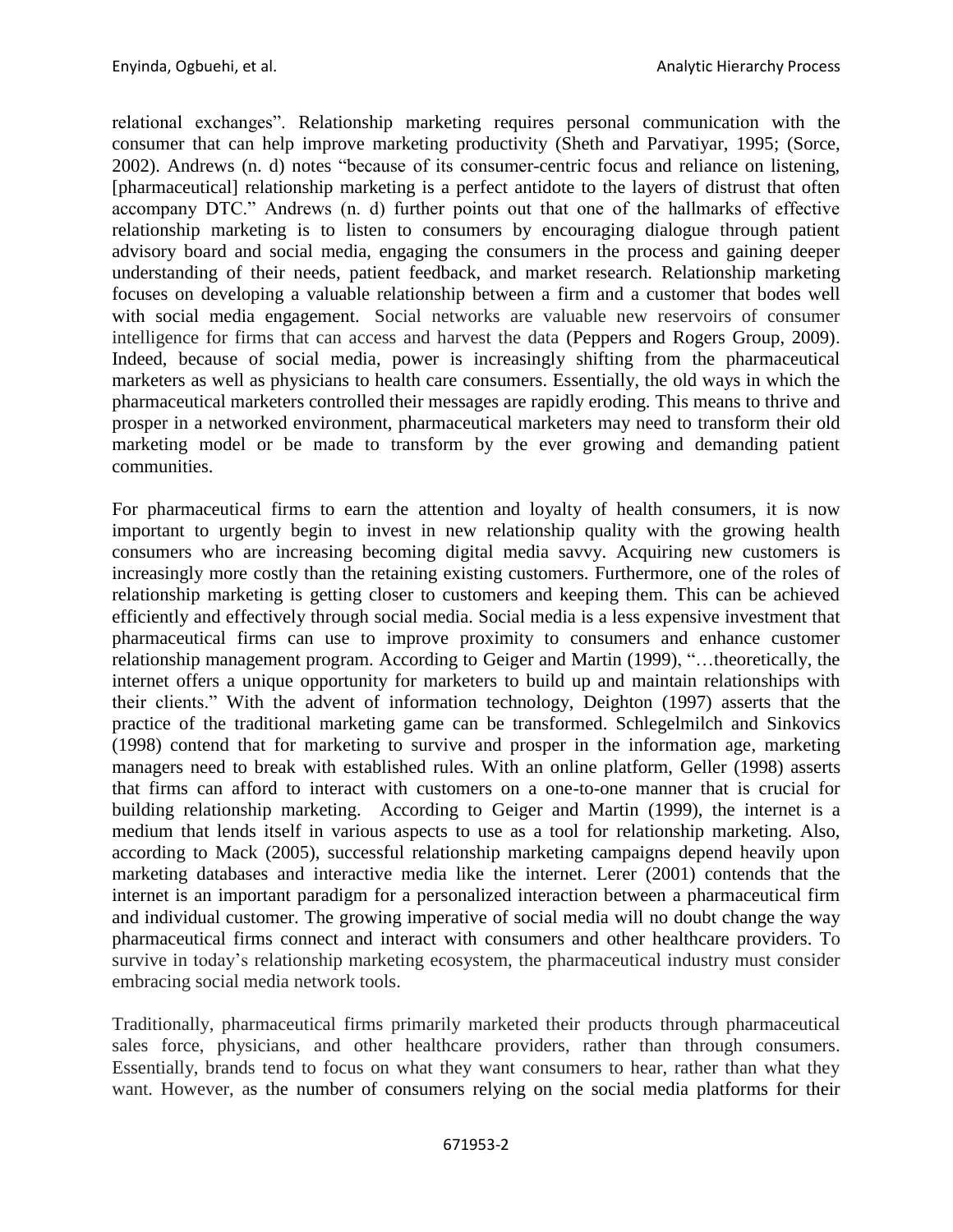health information continues to grow, pharmaceutical firms have no other choice but to leverage social media to enhance their healthcare decisions. By leveraging social media platforms, pharmaceutical firms can easily find ways to engage consumers on their level and provide them with actionable information they need. Today's consumers often obtain their brand messages from other consumers and peers as opposed to mainly from the brand itself. In essence, health consumers trust peer generated social media content than information generated by pharmaceutical firms. Hoffman and Novak (1996) note the importance of developing a new medium-as-market in which all parties can interact with each other. Thus, pharmaceutical relation marketing-social media base can increase the consumers/patients base. This means that the pharmaceutical organizations must be "willing and able to change [their behavior] toward an individual customer based on what the customer tells [them] and what else [they] know about that customer" (Peppers et al 1999). Likewise, because consumers and/or patients increasingly obtain their brand messages from other consumers, peers, circle of co-workers, colleagues, friends, family members in online communities, it behooves pharmaceutical firms to embrace the social media culture that has come to stay if they desire to thrive and survive. However, a number of pharmaceutical firms are missing the consumer engagement opportunities because the FDA is yet to provide guidance on how to monitor marketing in the social media environment.

We used Saaty's (1980) analytic hierarchy process (AHP) model to conduct the sensitivity analysis of the impact of social media channels on pharmaceutical relationship marketing in which the goal has multiple, often conflicting attributes. AHP is a multi-attribute decision making process which enables decision makers to set priorities and deliver the best decision when both quantitative and qualitative decisions are considered. AHP encompasses three basic functions: structuring complexity, measuring on a ration scale, and synthesizing. It is a powerful operational research methodology useful in structuring complex multi-criterion problems or decisions in many fields such as pharmaceutical supply chain management, pharmaceutical marketing, marketing, engineering, education, and economics. Merits associated with AHP include its reliance on easily derived expert judgment data, ability to reconcile differences (inconsistencies) in expert judgments and perceptions, and the existence of Expert Choice Software that implements the AHP.

The remainder of this paper is organized as follows. First, we review relevant literature on relationship marketing, pharmaceutical relationship marketing, and sensitivity analysis. Next, we present research methodology and the data collection. We then discuss the empirical results, with particular focus on the sensitivity analysis results. Finally, we offer conclusions and the managerial implications.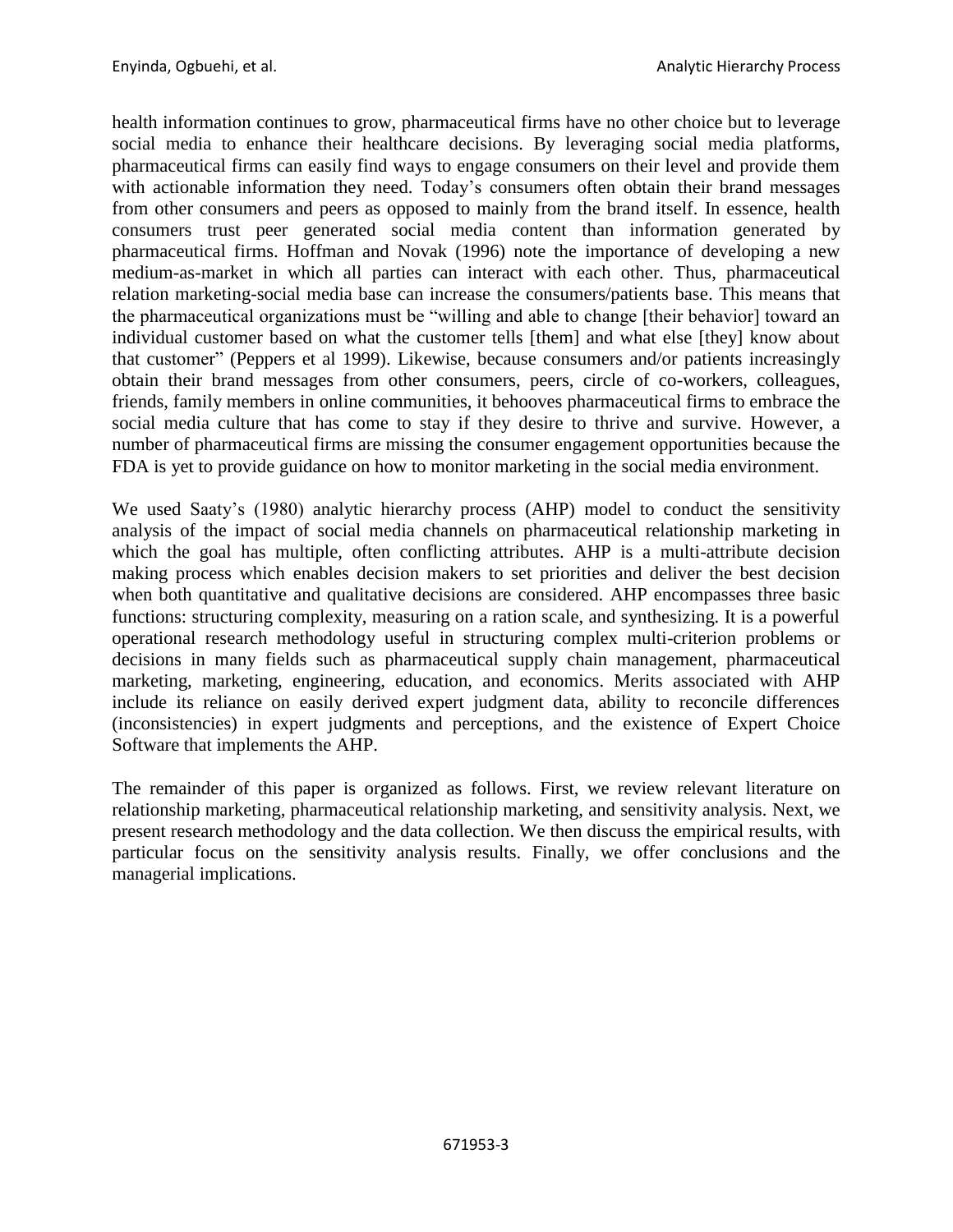# **LITERATURE REVIEW**

## **Some Relationship Marketing Studies**

Sheth and Sisodia (2012) contend that the purpose of relationship marketing is to improve marketing productivity by attaining efficiency and effectiveness. Shani and Chashani (1992) defined relationship marketing as a means to identify, determine, and build up a network with individual consumers and to continuously strengthen the network for the mutual benefits of both sides, through interactive, individualized and value-added contacts over a long period of time. Physicians and end-consumers are the primary targets of pharmaceutical firms' relationship marketing efforts (Clark et al., 2011). Relationship marketing is a strategic platform on which marketers can build connections between the pharmacist, physician, patient, family, caregiver and other healthcare providers (Andrews, 2012). Some notable studies that have enriched our understanding of relationship marketing including channel relationships (Ganesan, 1994; Boyle et al. 1992), services marketing (Berry, 1983), sales management, and buyer-seller partnerships. Gronroos (1996) points out that the success of relationship marketing depends on direct contact with customers and other stakeholders, a database to store customer information, and a customeroriented service system. Parvatityar et al (2000) contend that relationship marketing is strategic driven as opposed to customer relationship manipulation. Sheth and Parvatityar (2000) assert that relationship marketing tends to focus on customer retention and customer commitment as well as on share of the customer business rather than the market share.

Factors important in enhancing relationship marketing have been reported in marketing literature. For example, relationship quality is important in improving relationship marketing (e.g., Storbacka et al., 1994). According to Gummesson (2000), relationships are part of customer perceived quality and Berry (2000) recommends that relationship marketing strategies marketers can consider in the development of a relationship marketing plan include core service strategy, relationship customization, service augmentation, relationship pricing, and internal marketing. Thus, relationship marketing encompasses trust, commitment, a long-term orientation and cooperation (Bagozzi 1995; Gronroos 1994; Morgan and Hunt 1994; Christopher, et al., 1991).

## **Impact of Social Media on Pharmaceutical Marketing Relationship Tactics**

Implementing social media in the pharmaceutical industry is important for several reasons: improve relationship marketing, enhance customer engagement, monitor brand, among others. Traditionally, marketing managers spend millions of dollars on marketing research and promotions to understand and influence consumer behavior towards their brands. Given that more consumers are migrating to the social media platforms to seek information and drive their decision-making, marketers have an opportunity to sense and respond to changes in consumer purchasing behavior. Social media can become a great influencer to consumer buying behavior and the attendant sales. These days a consumer who wishes to buy, a cholesterol drug will likely consult with friends, colleagues, co-workers, and relatives to acquire more information about its efficacy and competitive brands. The propensity that a consumer will visit a social media platform and search for a cholesterol drug/brand has become significantly higher. Patient communities can propagate closed-group communication behavior or the group-think that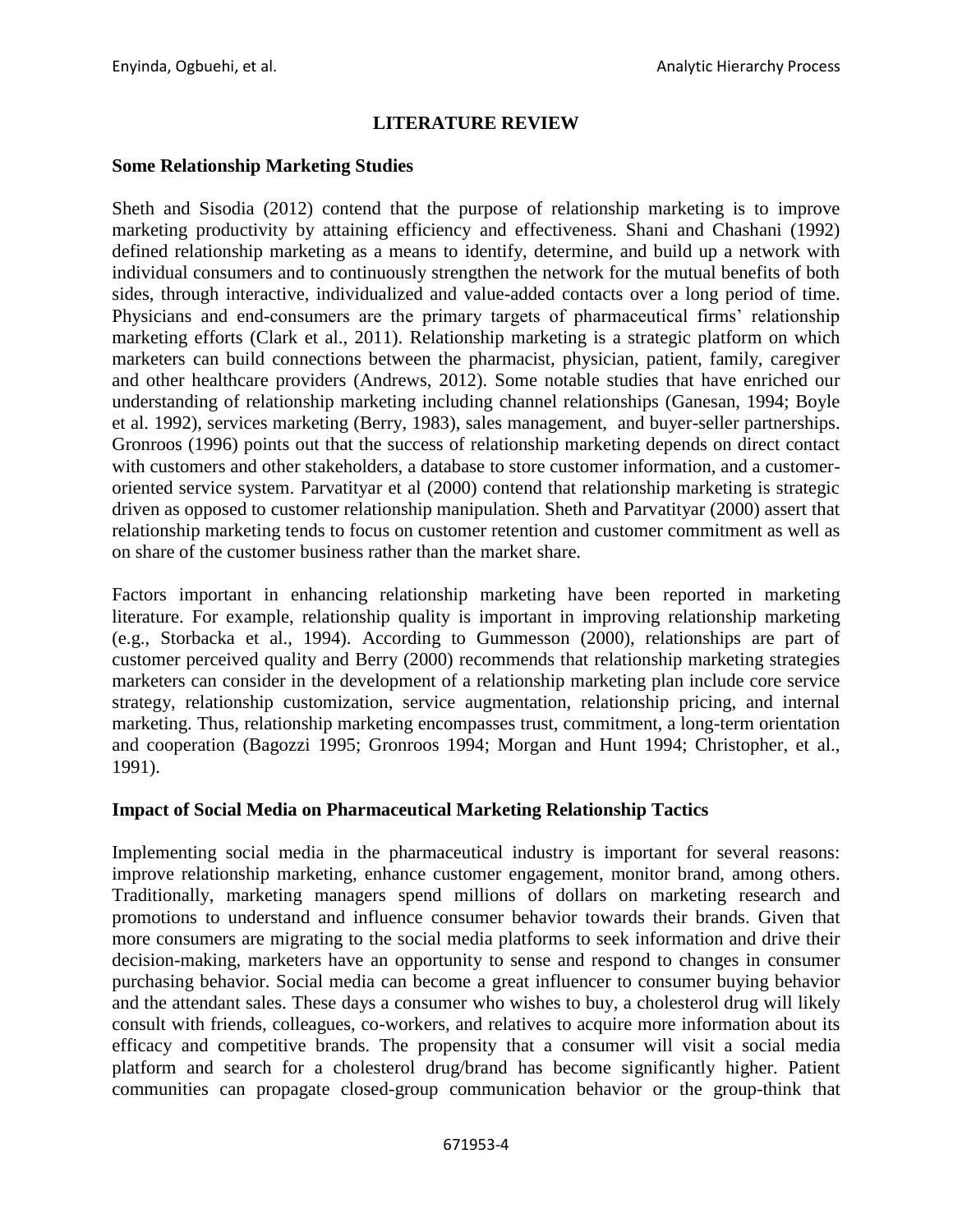influences a consumer's buying behavior. Health consumers are the ultimate end-users of pharmaceutical and healthcare products and services. In order to have access to these fast growing patient communities, pharmaceutical marketers have to eventually get involved in the social media communities because consumers trust each other much better than they trust a firm's self-proclaimed brand benefits. Peppers and Rogers Group (2009) puts it this way, "people's friends and colleagues have always played a role in shaping their opinions. However, social media makes it easier and more convenient than it ever was to access and act on those opinions. This development is putting a nail in the coffin of companies that build their business on a single unique proposition and then throw it out there to see how many people will bite on it. Flexible relationship marketing programs represent table stakes to participate in the environment<sup>"</sup>

Social media is transforming pharmaceutical and healthcare marketing relationships in a variety of ways. Pharmaceutical marketers can use social media to sense and shape effective relationship marketing, target, define and engage consumers on a more personal level. With social media, marketers can have visibility on how a product is perceived, the demographics of consumers, and the interest in the product attributes. Social media marketing strategies can help firms generate market exposure, market research data, relationship building, and improve sales in the long term [\(http://socialmediajam.com/effective-social-media-marketing-strategies-for-pharmaceutical-](http://socialmediajam.com/effective-social-media-marketing-strategies-for-pharmaceutical-market/)

[market/\)](http://socialmediajam.com/effective-social-media-marketing-strategies-for-pharmaceutical-market/). However, pharmaceutical marketers have been very slow in adopting social media to enhance their relationship marketing. Pharmaceutical marketing must urgently consider adopting social media, as it has become more than ever the premier destination for consumers' health questions and answers. Social media as part of an integrated marketing program has been embraced by less regulated industries than the more regulated pharmaceutical industry to enhance their relationship marketing. Because of an operating environment characterized by strict regulatory compliance, and privacy issues, the pharmaceutical industry has been reluctant in embracing social media platforms to enhance its relationship marketing strategies. However, in spite of the pharmaceutical industry's concern with the social media platforms e.g., Facebook, Twitter, LinkedIn, YouTube, and Blogs), a number of pharmaceutical firms are slowly embracing these platforms to ameliorate their relationship marketing and brand management agenda based on the market intelligence acquired by listening, monitoring and analyzing the enduser generated content. Indeed, the actionable information mined from the social media environment can assist pharmaceutical firms to develop new products, increase pharmaceutical products sales such as the over-the-counter (OTC) pharmaceuticals in the long term, mitigate risk and manage crisis. For example, Novartis is leveraging Facebook and YouTube to improve the sales of its OTC drugs, including Comtrax, Orofar, and Bufferin. Also, Johnson & Johnson, the first-mover to the social media environment used the networking platforms for crisis management when it recalled its Tylenol and Benadryl tablets and to apologize to consumers for irregularities discovered in its manufacturing plant during FDA inspection [\(http://www.marketsandmarkets.com/Market-Reports/Pharma-Social-Media-245.html\)](http://www.marketsandmarkets.com/Market-Reports/Pharma-Social-Media-245.html). Some of the benefits that can accrue from social media include sustainment of customer loyalty, new leads, increased sales, improved brand awareness, improved customer service, enhanced operational efficiencies, and efficient sharing of real-time information within and across enterprises.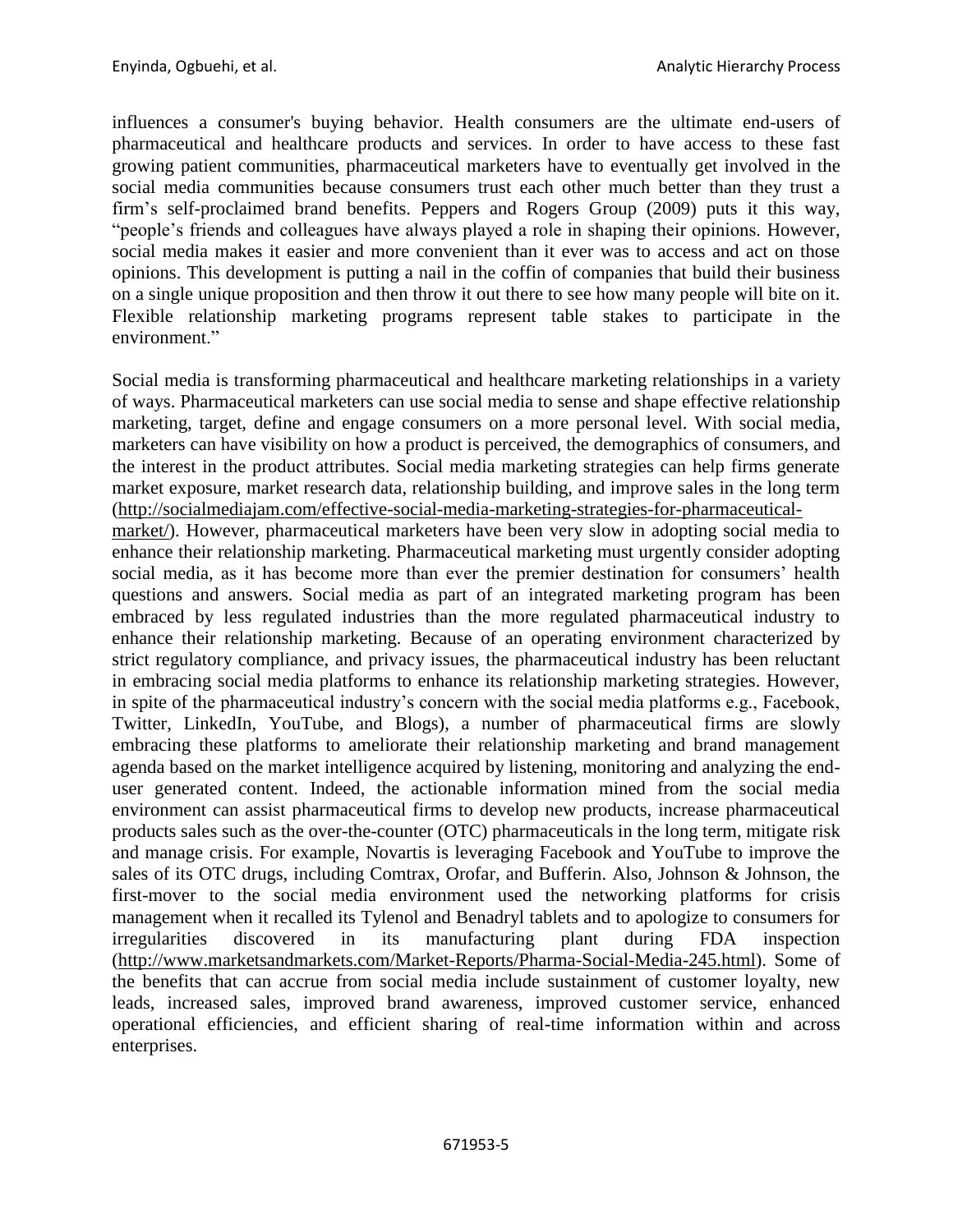# **SENSITIVITY ANALYSIS**

Sensitivity analysis (SA) is a means of investigating the impact of reasonable changes in basecase assumptions (Eschenbach 1992) or an approach which allows decision makers to explore the impact on the optimal decision(s) of potential changes in any of the problem variables (Trueman 1974). Some of the uses of SA include determining the impact on the ranking of alternatives of changes in various model assumptions, making better decisions, deciding which data estimates should be refined before making a decision, and enabling management to focus attention on the most critical elements during decision implementation. SA has been applied in a number of fields, including the pharmaceuticals, medicine, civil engineering, political science and computer science (Steenland and Greenland, 2004; Blake et al., 1988; Castillo et al., 2006). Rappaport (1967) assert that in the face of risk and uncertainty, the most recurring questions to be answered by organizations are of the form, "what if"? "What if" analysis or the SA is a technique used to assess how possible changes in parameter values impact model outputs and helps to facilitate a better understanding of risk (Rappaport 1967). Essentially, SA checks the responsiveness of model results to possible variations in parameter values, and thus offers valuable and insightful information for evaluating the relative risk among alternative courses of action. According to Pannell (1997), SA is "the investigation of potential changes and errors and their impacts on conclusions to be drawn from the model."

In discussing the imperatives of subjecting models to SA, Arnoff and Netzorg (1965) emphasized "the use of operations research is especially important and advantageous in that … one can assess the sensitivity (response) of the system to a wide variety of conditions – without requiring either the time, expense, or risks associated with experimenting with system itself. [Thus,] hidden relationship can be brought to light and brought to bear upon decisions and control of activity." Samson (1988) suggests that SA is an important part of decision-making process thinking in real time and generally entails checking the effects of the model assumptions on the model solution. Wallace (2000) contends that SA can be used to facilitate decision making under uncertainty by way of parametric linear programming.

## **RESEARCH METHODOLOGY**

Pharmaceutical relationship marketing represents a typical multi-criteria decision-making that entails multiple criteria that can be both qualitative and quantitative. We leveraged AHP to model social media impact on pharmaceutical relationship marketing. We selected AHP because it enables a group of decision-makers to model a complex problem in a hierarchical structure showing the relationships of the overall goal, objectives, and alternatives. Although the positive attributes associated with AHP has been widely reported in the literature, there has been a small number of dissenting opinions (e.g., Belton and Gear, 1986; Dyer and Wendel, 1985). However, because of its usefulness, AHP has been widely used in research world-wide. For example, it has been used in pharmaceutical supply chain, and pharmaceutical marketing and management. The hierarchy structure for improving relationship marketing in a pharmaceutical firm is composed of three levels as depicted in Figure 1. The top level contains the overall goal of the problem, the middle level contains the multiple criteria that define the decision alternatives, and the lower level contains competing alternative cause of actions.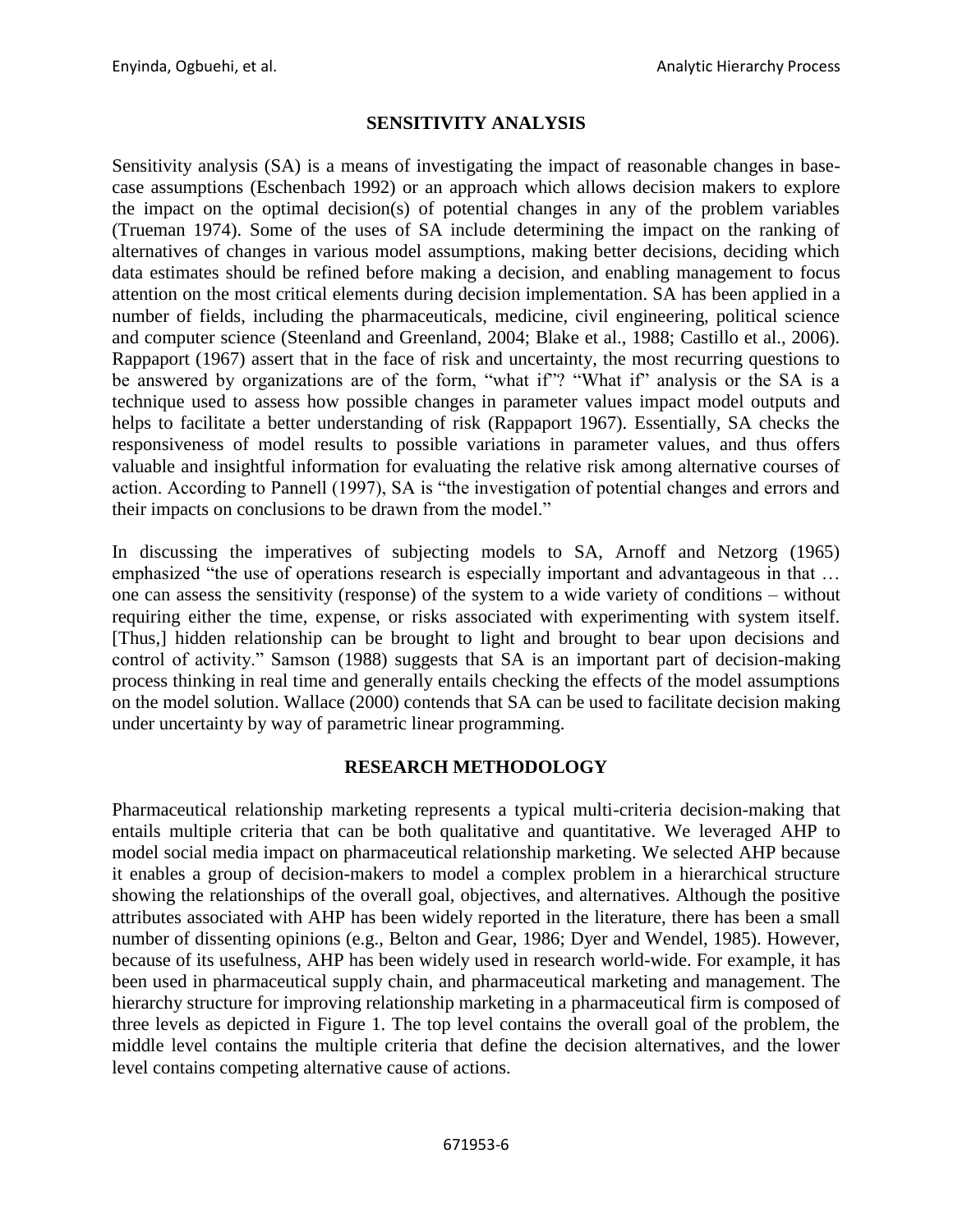# **AHP Steps**

1. Define an unstructured problem and determine the overall goal. According to Simon (1960), the methodology of decision-making process encompasses identifying the problem, generating and evaluating alternatives, designing, and obtaining actionable intelligence. The overall goal of the focal pharmaceutical firm is at the first level of the hierarchy, shown in Figure 1.

2. Build the hierarchy from the top through the intermediate levels (criteria on which subsequent levels depend on) to the lowest level that usually contains the list of alternatives.

3. Construct a set of pair-wise comparison matrices for each of the lower levels. The pair-wise comparison is made such that the attribute in row  $i$  ( $i = 1, 2, 3, 4...n$ ) is ranked relative to each of the attributes represented by *n* columns. The pair-wise comparisons are done in terms of which element dominates another (i.e. based on the relative importance of each elements). These judgments are then expressed as integer values 1 to 9 in which  $a_{ii} = 1$  means that *i* and *j* are equally important;  $a_{ij} = 3$  signifies that *i* is moderately more important than *j*;  $a_{ij} = 5$  suggests that *i* is strongly more important than *j*;  $a_{ii} = 7$  indicates that *i* is very strongly more important than *j*;  $a_{ii} = 9$  signifies that *i* is extremely more important than *j*.

**Figure 1. Hierarchy Structure of Impact of Social Media on PRM Tactics**



# **Establishment of Pairwise Comparison Matrix** *A*

Assuming  $C_1$ ,  $C_2$ ,  $C_3$ , ... $C_n$  to be the set of elements and  $a_{ij}$  representing a quantified opinion or judgment on a pair of elements  $C_i$ ,  $C_j$ . The relative importance of two elements  $C_i$ ,  $C_j$  is assessed using a preference scale on an integer-valued 1-9 developed by Saaty (2000) for pairwise comparisons. Table 2 lists the definition of 9-point scale. Larger number assigned to the pairwise comparisons means larger differences between criteria levels. According to Saaty, a value of 1 between two criteria indicates that both equally influence the affected node, while a value of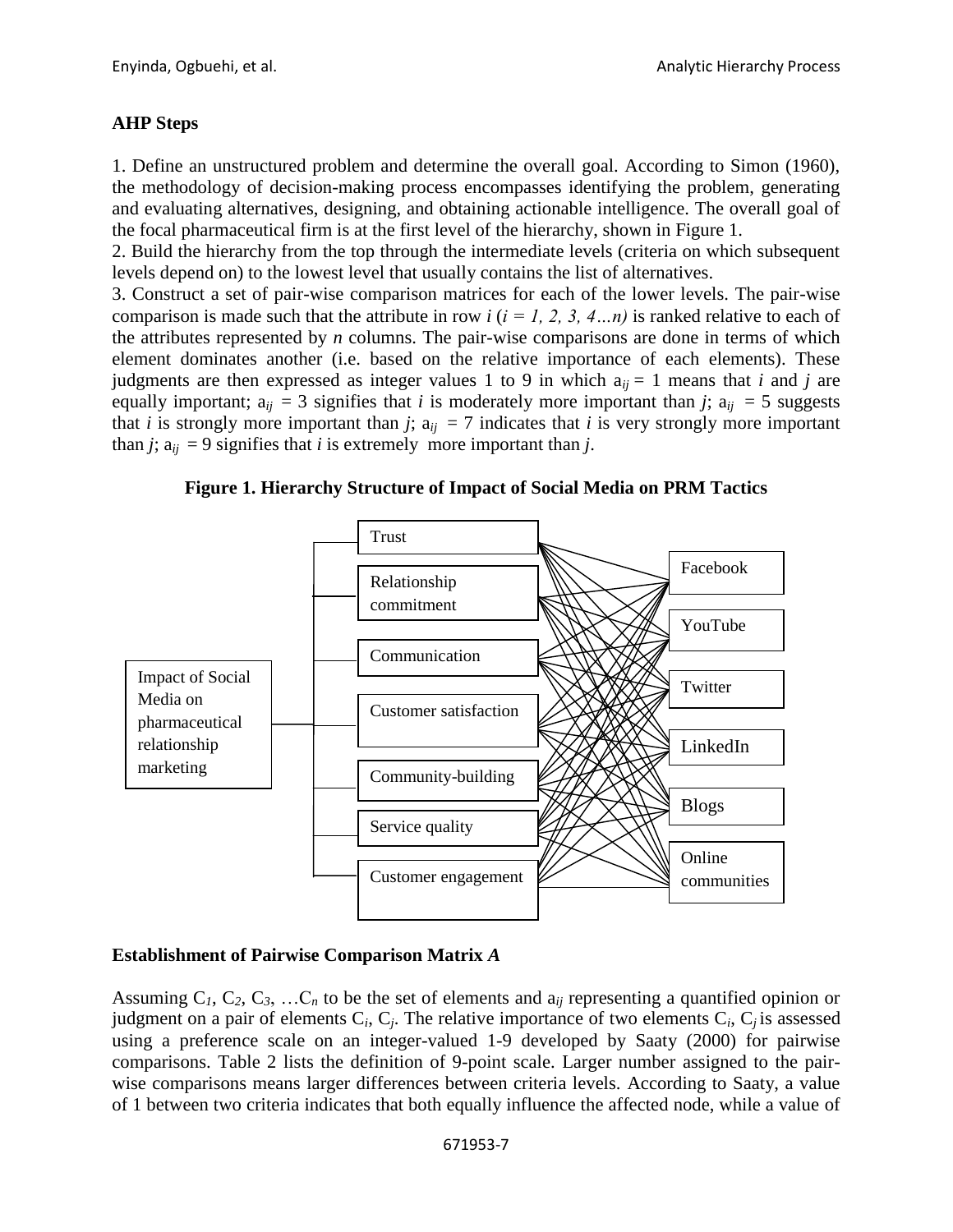9 indicates that the influence of one criterion is extremely more important than the other. It allows the transformation of qualitative judgments and/or intangible attributes into preference weights (level of importance) or numerical values. The pairwise comparisons are accomplished in terms of which element dominates or influences the order.

| Intensity of importance | Definition                                              |  |  |
|-------------------------|---------------------------------------------------------|--|--|
|                         | Equal importance                                        |  |  |
| 3                       | Moderate importance one element over another            |  |  |
|                         | Essential or strong importance one element over another |  |  |
|                         | Very strong importance one element over another         |  |  |
| 9                       | Extreme/Absolute importance one element over another    |  |  |
| 2, 4, 6, 8              | Intermediate values between two adjacent judgments      |  |  |

|  | Table 1. The Pair-wise Comparison Scale (Saaty, 1980) |  |  |  |  |
|--|-------------------------------------------------------|--|--|--|--|
|--|-------------------------------------------------------|--|--|--|--|

AHP is then used to quantify these opinions that can be represented in *n-by-n* matrix as follows:

|               | $1/a_{12}$            | $a_{12}$  | $\cdots$<br>$\cdots$ | $a_{in}$<br>$a_{2n}$ |               | $\begin{bmatrix} w_1/w_2 & w_1/w_2 & \dots & w_1/w_n \end{bmatrix}$<br>$\left  w_2/w_1 \right  w_2/w_2 \dots w_2/w_n$ |           |           |                                                                        |  |
|---------------|-----------------------|-----------|----------------------|----------------------|---------------|-----------------------------------------------------------------------------------------------------------------------|-----------|-----------|------------------------------------------------------------------------|--|
| $A=[a_{ij}]=$ |                       |           |                      |                      | $= w_i/w_j =$ |                                                                                                                       |           |           |                                                                        |  |
|               |                       | $\bullet$ |                      |                      |               |                                                                                                                       | $\bullet$ | $\bullet$ |                                                                        |  |
|               |                       |           |                      | $\bullet$            |               |                                                                                                                       |           |           |                                                                        |  |
|               | $1/a_{1n}$ $1/a_{2n}$ |           | $\cdots$             |                      |               |                                                                                                                       |           |           | $\left  w_n / w_1 \quad w_n / w_2 \quad \dots \quad w_n / w_n \right $ |  |

If  $c_i$ , is judged to be of equal importance as  $c_j$ , then  $(a_{ij}) = 1$ If  $c_i$ , is judged to be more important than  $c_j$ , then  $(a_{ij}) > 1$ If  $c_i$ , is judged to be less important than  $c_j$ , then  $(a_{ij}) < 1$  $(a_{ii}) = 1/a_{ii},$   $(i, j = 1, 2, 3, ..., n), a_{ii} \neq 0.$ 

Where matrix *A* represents a reciprocal matrix,  $a_{ii}$  is the inverse of the entry  $a_{ki}$  which indicates the relative importance of  $C_i$  compared with attribute  $C_j$ . As an example,  $a_{12} = 3$  indicates that  $C_j$ is 3 times as important as  $C_2$ . In matrix *A*, it becomes the case of assigning the *n* elements  $C_1$ ,  $C_2$ ,  $C_3$ , ...  $C_n$  a set of numerical weights  $W_1$ ,  $W_2$ ,  $W_3$ , ...  $W_n$ , that represents the recorded experts' judgments. If *A* is a consistency matrix, the links between weights  $W_i$  and judgments  $a_{ij}$  are given by  $W_i / W_j = a_{ij}$  (for *i*, *j* = 1, 2, 3, …, *n*).

## **Eigenvalue and Eigenvector**

Saaty (1990) recommended that the maximum eigenvalue,  $\lambda_{max}$ , can be determined as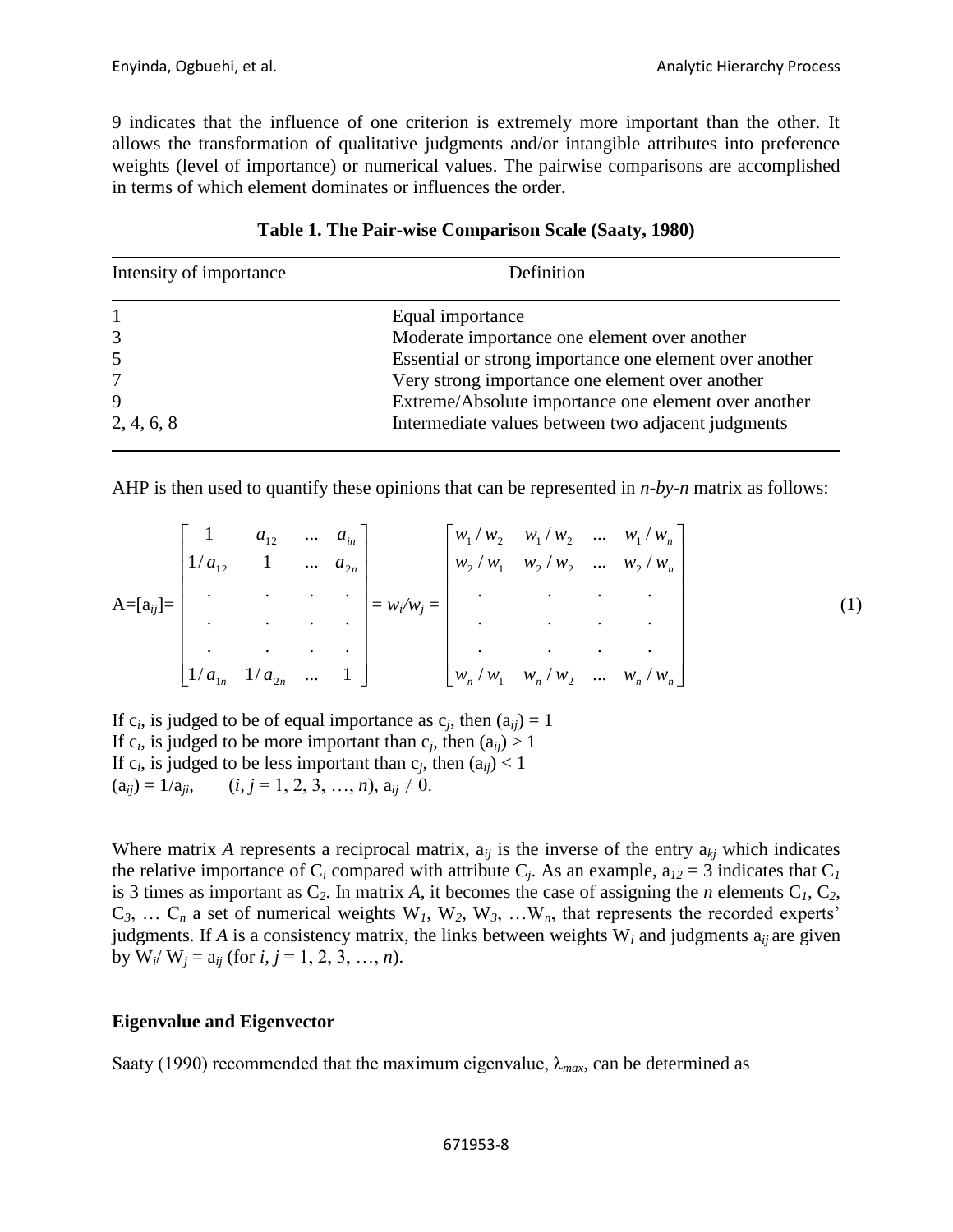$$
\lambda_{max} = \sum_{j=1}^{n} a_{ij} W_j / W_i. \tag{2}
$$

Where  $\lambda_{max}$  is the principal or maximum eigenvalue of positive real values in judgment matrix, *W<sub>i</sub>* is the weight of  $j^{th}$  factor, and *W<sub>i</sub>* is the weight of  $i^{th}$  factor.

If *A* represents consistency matrix, eigenvector X can be determined as

$$
(A - \lambda_{max} I)X = 0 \tag{3}
$$

#### **Consistency Test**

Both AHP and Expert Choice Software do not impose on the pharmaceutical firm to be perfectly consistent, rather a consistency test is performed to examine the extent of consistency as well as each judgment once the priorities are determined. Saaty (1990) recommended using consistency index (CI) and consistency ration (CR) to check for the consistency associated with the comparison matrix. A matrix is assumed to be consistent if and only if  $a_{ij} * a_{jk} = a_{jk} \ \forall_{ijk}$  (for all *i*, *j, and k).* When a positive reciprocal matrix of order *n* is consistent, the principal eigenvalue possesses the value *n.* Conversely, when it is inconsistent, the principal eigenvalue is greater than *n* and its difference will serve as a measure of CI. Therefore, to ascertain that the priority of elements is consistent, the maximum eigenvector or relative weights/λ*max* can be determined. Specifically, CI for each matrix order *n* is determined by using (3):

$$
CI = (\lambda_{max} - n)/n - 1 \tag{4}
$$

Where n is the matrix size or the number of items to be compared in the matrix. Based on (4), the consistency ratio (CR) can be determined as:

$$
CR = C1/RI = [(\lambda_{max} - n)/n - 1]/RI.
$$
\n(5)

Where RI represents average consistency index over a number of random entries of same order reciprocal matrices shown in Table 1. CR is acceptable, if its value is less than or equal to 0.10. If it is greater than 0.10, the judgment matrix will be considered inconsistent. To rectify the judgment matrix that is inconsistent, decision-makers' judgments should be reviewed and improved.

n 2 3 4 5 6 7 8 9 10 RI 0 0.58 0.90 1.12 1.24 1.32 1.41 1.45 1.51

**Table 2. The Reference Values of RI for Different Numbers of n**

#### **Calculation of Overall Priorities of Alternatives**

The composite priority score of the alternatives is determined by multiplying the relative priorities of an alternative by the relative priorities of the corresponding criteria and added over all criteria. Specifically,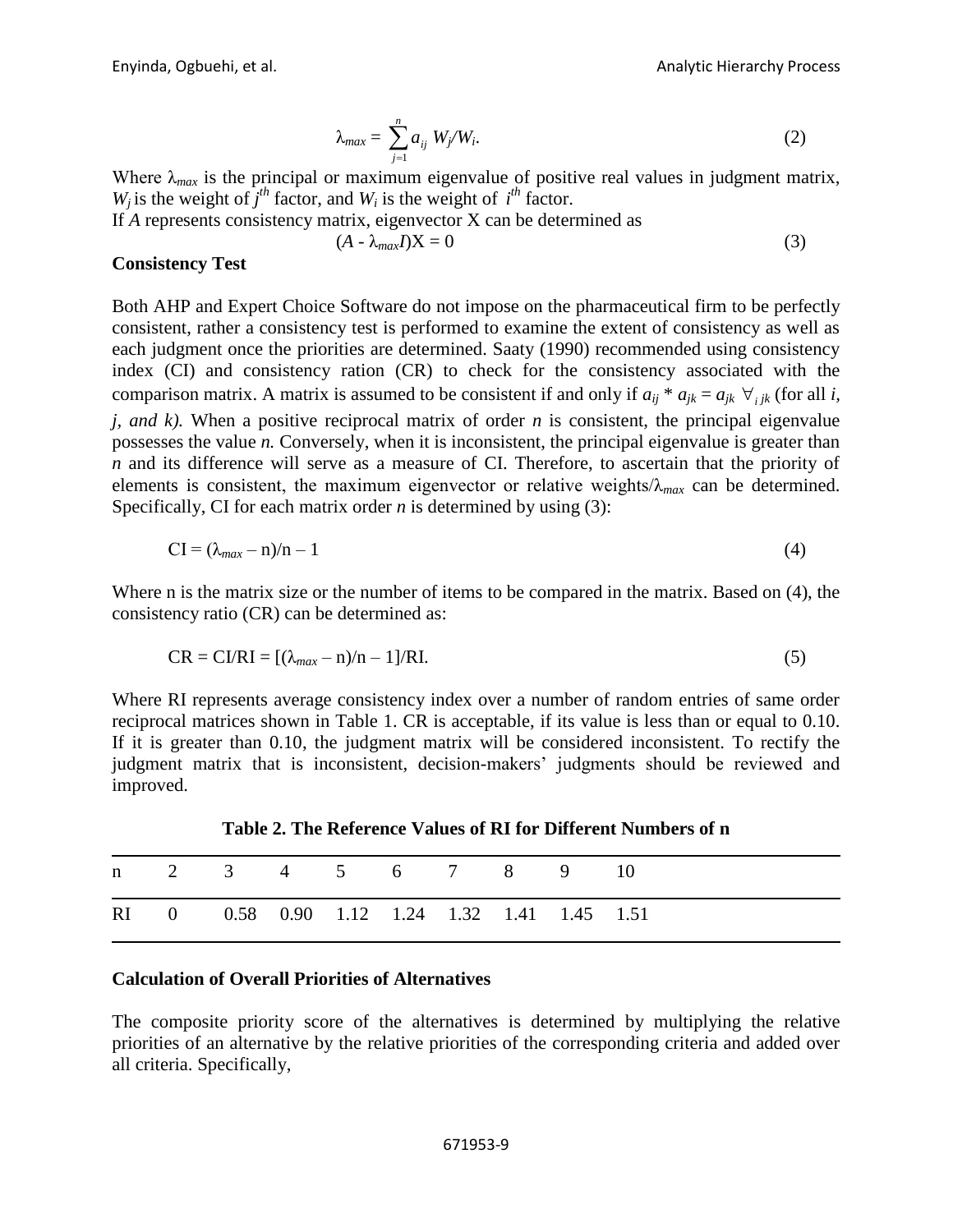$$
S_i = \sum_{j=1}^{n} w_j p_{ij} \text{ for } i = 1, 2, ..., n
$$
 (6)

Where  $S_i$  is the composite score for the  $i^{th}$  alternative social media channels,  $p_{ij}$  is the score of the  $i<sup>th</sup>$  alternative social media channels with respect to the  $j<sup>th</sup>$  pharmaceutical relationship marketing criterion, and  $w_j$  is the priority weight of the  $j^{\text{the}}$  pharmaceutical relationship marketing criterion in the second level.

#### **THE CASE STUDY, DATA COLLECTION, AND ANALYSIS**

To examine the impact of social media on PRM tactics and the associated SA, we used a case study methodology that was popularized by Yin (1994). Indeed, a case study is a relevant approach to investigate a phenomenon in its own natural environment where complex links and underlying meanings can help the researcher. According to Oke and Gopalakrishnan (2009), a case study is also relevant "where existing knowledge is limited because it generates in-depth contextual information which may result in a superior level of understanding."

The data collection was between September 2010 and February 2011. A survey questionnaire consistent with literature and the research objectives were developed and pretested. Essentially, we used a survey questionnaire to gather relational data to assess the order of importance of the pharmaceutical relationship marketing tactics and social media channels. From the developed hierarchy tree in Figure 1, we developed a questionnaire to enable pair-wise comparisons between all the criteria at each level in the hierarchy. The pair-wise comparison process elicits qualitative judgments that indicate the strength of pharmaceutical marketing managers' preference in a specific comparison according to Saaty's 1-9 scale. We then administered the questionnaire to a group of pharmaceutical marketing managers within a pharmaceutical firm in the U.S to determine the order of importance of relationship marketing criteria. The pharmaceutical relationship marketing scores were obtained based on the major criteria, including customer engagement, relationship commitment, trust, customer satisfaction, communication, service quality, and community building. The social media scores obtained were based on the alternative criteria, including Facebook, Twitter, Linkedln, YouTube, Blogs, and online communities. The experts responded to several pair-wise comparisons where two categories at a time were compared with respect to the goal as well as the major criteria. We used the result of the survey as input for the AHP.

It took 21 judgments (i.e., 7(7-1)/2) to complete the pair-wise comparisons shown in Table 2. The other entries are ones along the diagonal as well as the reciprocals of the 21 judgments. We used the data shown in the matrix to derive estimates of the criteria priorities. The priorities provide a measure of the relative importance of each criterion. The final matrix of pair-wise comparisons of the criteria provided by the case pharmaceutical firm is shown in Table 3. We analyzed the data collected with the aid of AHP using Expert Choice Software 11.5. The following steps can be determined either manually or automatically. 1. Total the elements in each column in (Table 3) and then divide each element of the matrix by its column total in (Table 3). 2. Synthesize the pair-wise comparison matrix in (Table 3). 3. Determine the priority vector for each supply chain risk factor. 4. Determine the consistency ratio. 5. Determine λ*max*. 6. Determine the consistency index (CI). 7. Choose an appropriate value of the random consistency ratio from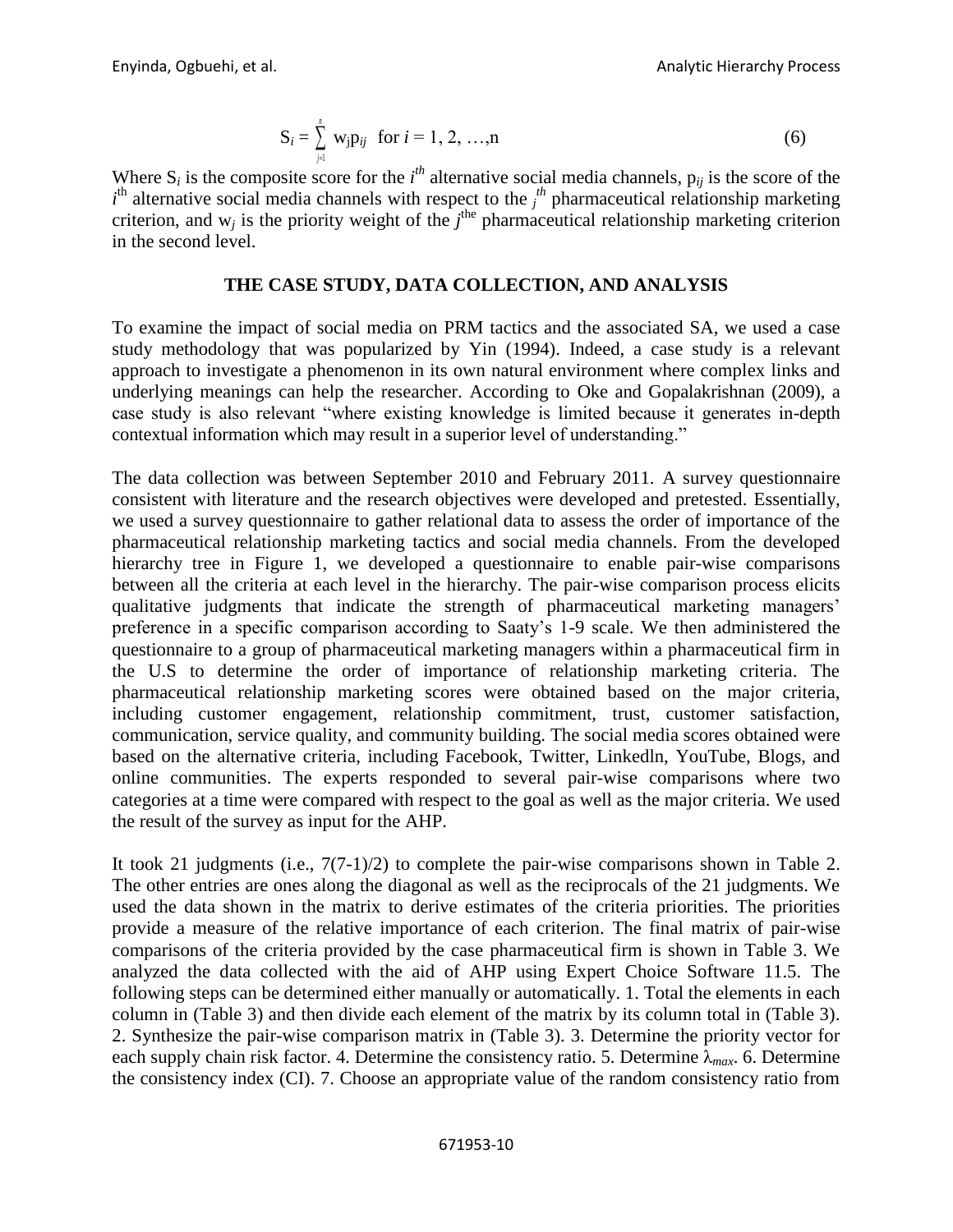(Table 2). 8. Evaluate the consistency of the pair-wise comparison matrix to check whether the comparisons are consistent or not.

| $\sim$ 0.010 $\sim$ 0.011 $\sim$ 0.0111 $\sim$ 0.011 $\sim$ 0.011 $\sim$ 0.011 $\sim$ 0.011 $\sim$ 0.011 $\sim$ 0.011 $\sim$ 0.011 |              |     |     |           |     |               |    |
|------------------------------------------------------------------------------------------------------------------------------------|--------------|-----|-----|-----------|-----|---------------|----|
|                                                                                                                                    | <b>Trust</b> | RC  | Com | <b>CS</b> | CB  | <sub>SO</sub> | CE |
|                                                                                                                                    |              |     |     |           |     |               |    |
| Trust                                                                                                                              |              |     |     |           |     |               |    |
| Relationship Commitment (RC)                                                                                                       | 1/3          |     |     |           | 3   |               |    |
| Communication (Com)                                                                                                                |              | 1/3 |     |           | 3   |               |    |
| <b>Customer Satisfaction (CS)</b>                                                                                                  |              |     | 1/3 |           | 3   |               |    |
| Community-Building (CB)                                                                                                            | 1/5          | 1/3 | 1/3 | 1/3       |     |               |    |
| Service Quality (SQ)                                                                                                               |              |     |     |           | 1/3 |               |    |
| <b>Customer Engagement (CE)</b>                                                                                                    | 1/3          |     |     |           |     |               |    |

**Table 3. Pair-wise Comparison Matrix for the PRM Objectives**

# **Synthesizing the Results**

Figures 2a and 2b depict the normalized pair-wise rating of PRM tactics and the social media channel options, respectively. AHP-based Expert Choice software offers two primary means of synthesizing the local priorities of the alternative course of actions employing the global priorities of their parent objectives, including ideal mode and distributive mode. In the ideal mode the priority of an objective, including flutar mode and distributive model. In the flutar mode the priority of an objective indicates the importance the decision maker or a group of decision-makers associate with the dominance of each social media channel relative to other social media channel under the corresponding objective. As depicted in Figure 3, Facebook happens to be the most preferable social media channel among the six options or alternatives, with an overall priority score of 0.357. Their corresponding CR is acceptable. Each CR value is  $\frac{1}{2}$  less than or equal to 0.10. **Goal: Sensitivity Analysis of Impact of Social Media on Pharma RM**

| <b>Customer engagement</b>    | 1.00000 |  |
|-------------------------------|---------|--|
| <b>Communication</b>          | .75796  |  |
| <b>Trust</b>                  | .71024  |  |
| <b>Service quality</b>        | .46608  |  |
| <b>Customer satisfaction</b>  | .42441  |  |
| <b>Relationshp commitment</b> | .33541  |  |
| <b>Community-building</b>     | .15459  |  |
| Inconsistency = $0.06$        |         |  |
| with 0 missing judgments.     |         |  |

#### **Figure 2a. Normalized Pair-wise Rating of PRM Tactics (Objectives or Criteria)**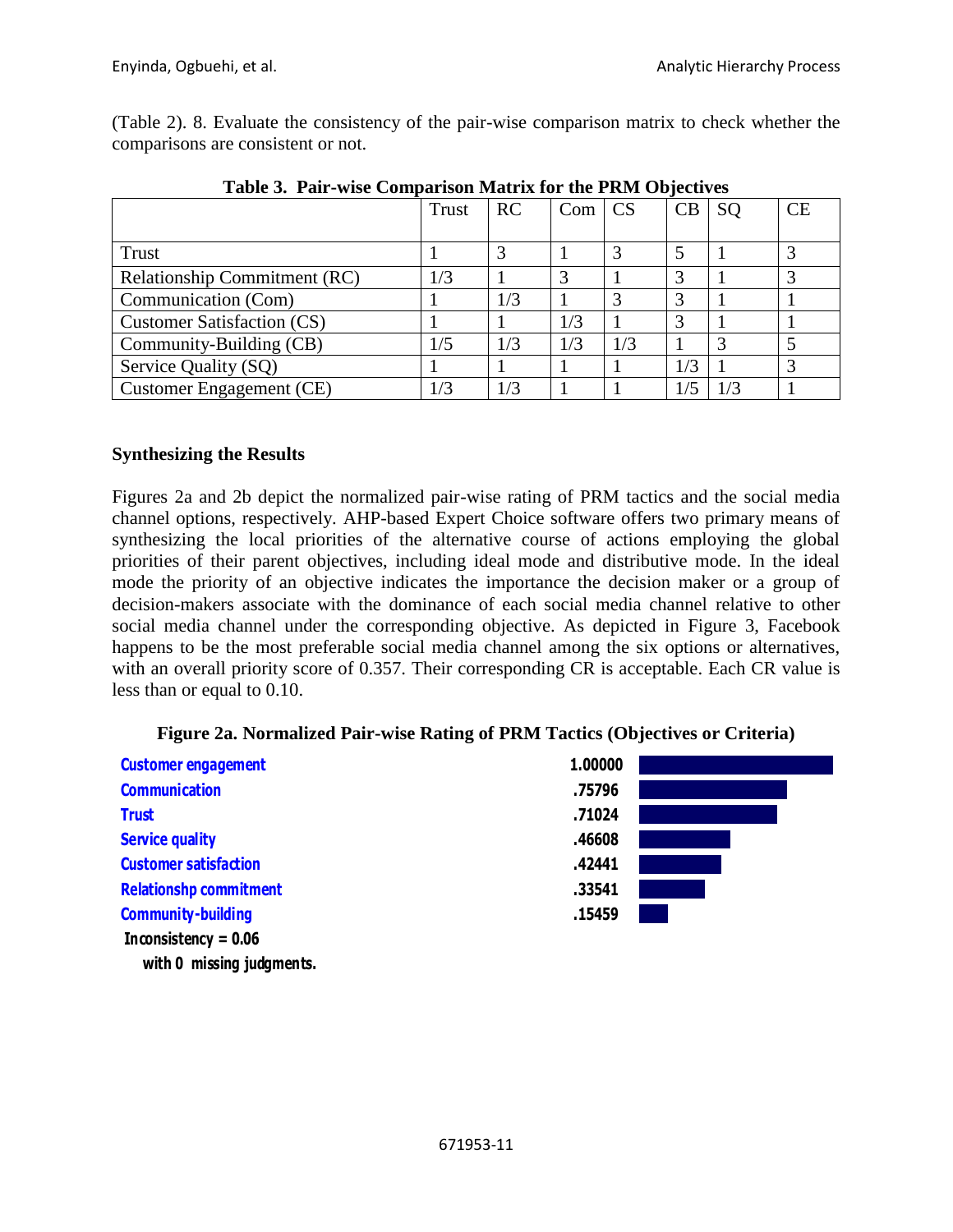# **Figure 2b. Normalized Pair-wise Rating of social media channel alternatives**



 Overall Inconsistency = .06  $O$  and  $O$  in the Inperiodic or  $\lambda = 0$  Sensitivity  $\lambda = 0$  Sensitivity Analysis Analysis Analysis Analysis Analysis Analysis Analysis Analysis Analysis Analysis Analysis Analysis Analysis Analysis Analysis Analysis Anal





Overall Inconsistency = .06

Table 3 depicts the detailed synthesis of PRM tactics and the associated social media channels. Facebook is shown to be more important for each of the PRM tactics, followed by Twitter.

Figure 4 reports on the priority scores associated with the major pharmaceutical relationship marketing decision attributes (shown on the top panel). Customer engagement (0.2598) is the most important pharmaceutical relationship marketing tactic, followed by communication (0.1969), trust (0.1845), service quality (0.1211), customer satisfaction (0.1103), relationship commitment (0.0872), and community-building (0.0402), respectively. Also, Figure 2 reports on the priority scores of social media alternatives (shown on the bottom panel). With respect to the overall priority scores of social media alternatives, Facebook (0.3615) is the most preferred relationship marketing improvement strategy followed by Twitter (0.2344), Linkedln (0.1989), Blogs (0.0911), online community (0.0732), and (0.0410), respectively.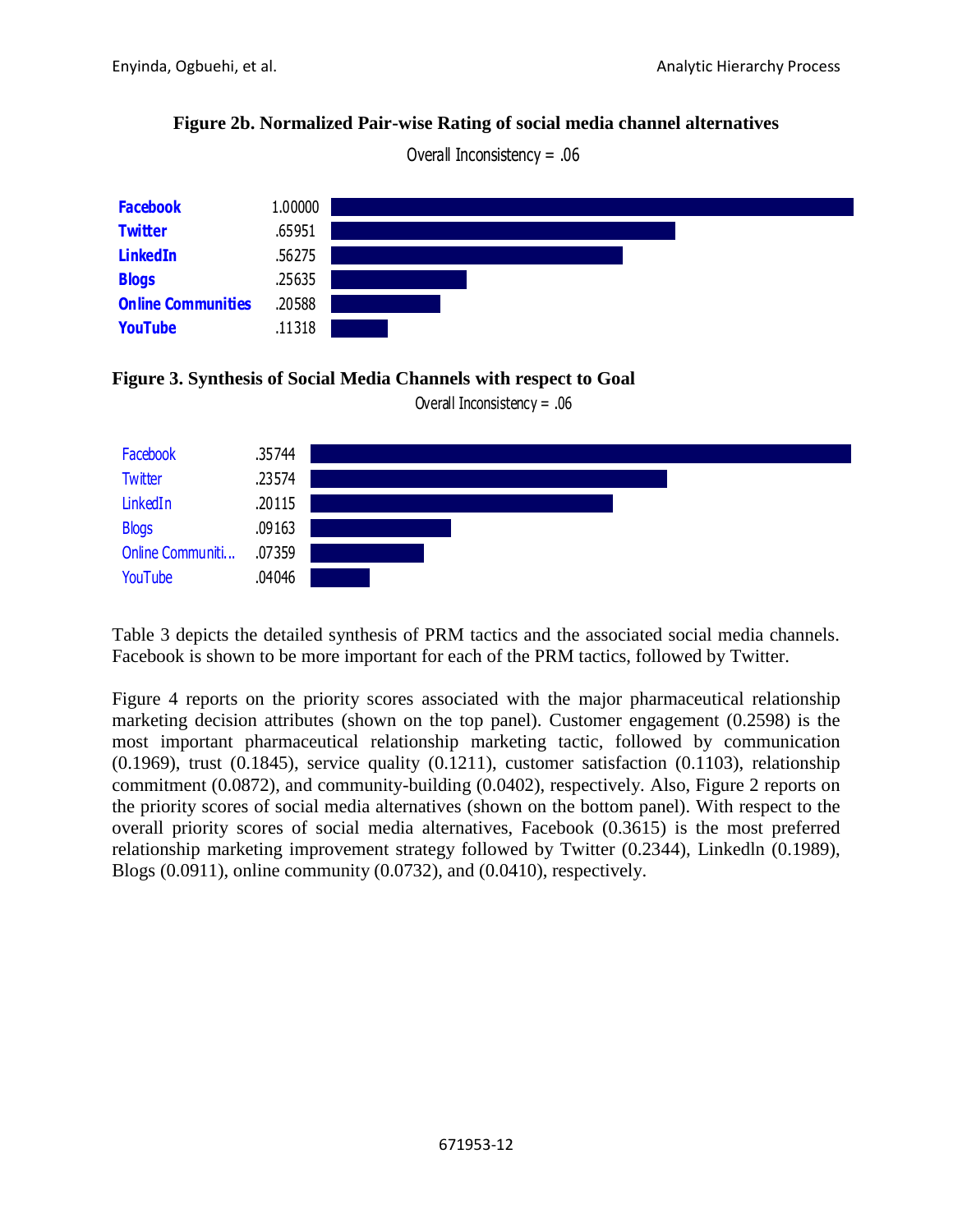| Table 3. Detailed Synthesis of PRM Tactics and Social Media Channels                                                                                                                                                                                                                                   | Prty<br>Alts                              |
|--------------------------------------------------------------------------------------------------------------------------------------------------------------------------------------------------------------------------------------------------------------------------------------------------------|-------------------------------------------|
|                                                                                                                                                                                                                                                                                                        | Facebook<br>.06596                        |
|                                                                                                                                                                                                                                                                                                        | YouTube<br>.00683<br>Twitter<br>.05588    |
|                                                                                                                                                                                                                                                                                                        | Lin kedIn<br>.05114<br>Blogs<br>.01636    |
|                                                                                                                                                                                                                                                                                                        | Online Co<br>.01452                       |
|                                                                                                                                                                                                                                                                                                        | Facebook<br>.03115<br>YouTube<br>.00244   |
| Relationshp commitment (L. .08715)                                                                                                                                                                                                                                                                     | Twitter<br>.02147                         |
|                                                                                                                                                                                                                                                                                                        | LinkedIn<br>.01875<br>Blogs<br>.00572     |
|                                                                                                                                                                                                                                                                                                        | Online Co .00404<br>Facebook<br>- 07039   |
|                                                                                                                                                                                                                                                                                                        | YouTube<br>.00836                         |
|                                                                                                                                                                                                                                                                                                        | Twitter<br>.03991<br>Lin kedIn<br>.03150  |
|                                                                                                                                                                                                                                                                                                        | Blogs<br>.01476<br>Online Co .01196       |
|                                                                                                                                                                                                                                                                                                        | Cacebook 03942                            |
|                                                                                                                                                                                                                                                                                                        | YouTube<br>.00491<br>Twitter<br>.02110    |
|                                                                                                                                                                                                                                                                                                        | Lin kedIn<br>.01433<br>Bloas<br>.00763    |
|                                                                                                                                                                                                                                                                                                        | Online Co<br>.00607                       |
|                                                                                                                                                                                                                                                                                                        | Facebook<br>.01436<br>YouTube<br>.00149   |
|                                                                                                                                                                                                                                                                                                        | Twitter<br>.00594                         |
|                                                                                                                                                                                                                                                                                                        | Lin kedIn<br>.00642<br>Blogs<br>.00253    |
|                                                                                                                                                                                                                                                                                                        | Online Co<br>.00266<br>Facebook<br>.04329 |
|                                                                                                                                                                                                                                                                                                        | YouTube<br>.00531                         |
|                                                                                                                                                                                                                                                                                                        | Twitter<br>.02534<br>Lin kedIn<br>.02261  |
|                                                                                                                                                                                                                                                                                                        | Blogs<br>.01554                           |
|                                                                                                                                                                                                                                                                                                        | Online Co .01301<br>09287. Facebook       |
|                                                                                                                                                                                                                                                                                                        | YouTube<br>.01112<br>Twitter<br>.06610    |
| Customer engagement (L: .25983)                                                                                                                                                                                                                                                                        | LinkedIn<br>.05641                        |
|                                                                                                                                                                                                                                                                                                        | Blogs<br>.02909<br>Online Co<br>.02132    |
| Figure 4. Priorities with respect to PRM and Social Media Channels<br><b>D</b> Goal: Sensitivity Analysis of Impact of Social Media on Pharma RM<br>└ Relationshp commitment (L: .08715) └<br>└■ Communication (L: .19694)<br>└■ Customer satisfaction (L: .11027)<br>□ Community-building (L: .04017) |                                           |
| $\blacksquare$ Service quality (L: .12110)<br>■ Customer engagement (L: .25983)<br>Alternatives                                                                                                                                                                                                        |                                           |
|                                                                                                                                                                                                                                                                                                        | .36146                                    |
|                                                                                                                                                                                                                                                                                                        |                                           |
|                                                                                                                                                                                                                                                                                                        | .04099                                    |
|                                                                                                                                                                                                                                                                                                        | .23436                                    |
|                                                                                                                                                                                                                                                                                                        | .19885                                    |
|                                                                                                                                                                                                                                                                                                        |                                           |
|                                                                                                                                                                                                                                                                                                        | .09111                                    |
|                                                                                                                                                                                                                                                                                                        | .07322                                    |
| SENSITIVITY ANALYSIS RESULTS AND DISCUSSION                                                                                                                                                                                                                                                            |                                           |

**Table 3. Detailed Synthesis of PRM Tactics and Social Media Channels**

#### Figure 4. Priorities with respect to PRM and Social Media Channels Treeview

- **Goal: Sensitivity Analysis of Impact of Social Media on Pharma RM**
- **Trust (L: .18454)**
- **Relationshp commitment (L: .08715)**
- **Communication (L: .19694) Customer satisfaction (L: .11027)**
- **Community-building (L: .04017)**
- **Service quality (L: .12110)**
- **Customer engagement (L: .25983)**

| Facebook                  | .36146 |
|---------------------------|--------|
| YouTube                   | .04099 |
| Twitter                   | .23436 |
| LinkedIn                  | .19885 |
| <b>Blogs</b>              | .09111 |
| <b>Online Communities</b> | .07322 |

## **SENSITIVITY ANALYSIS RESULTS AND DISCUSSION**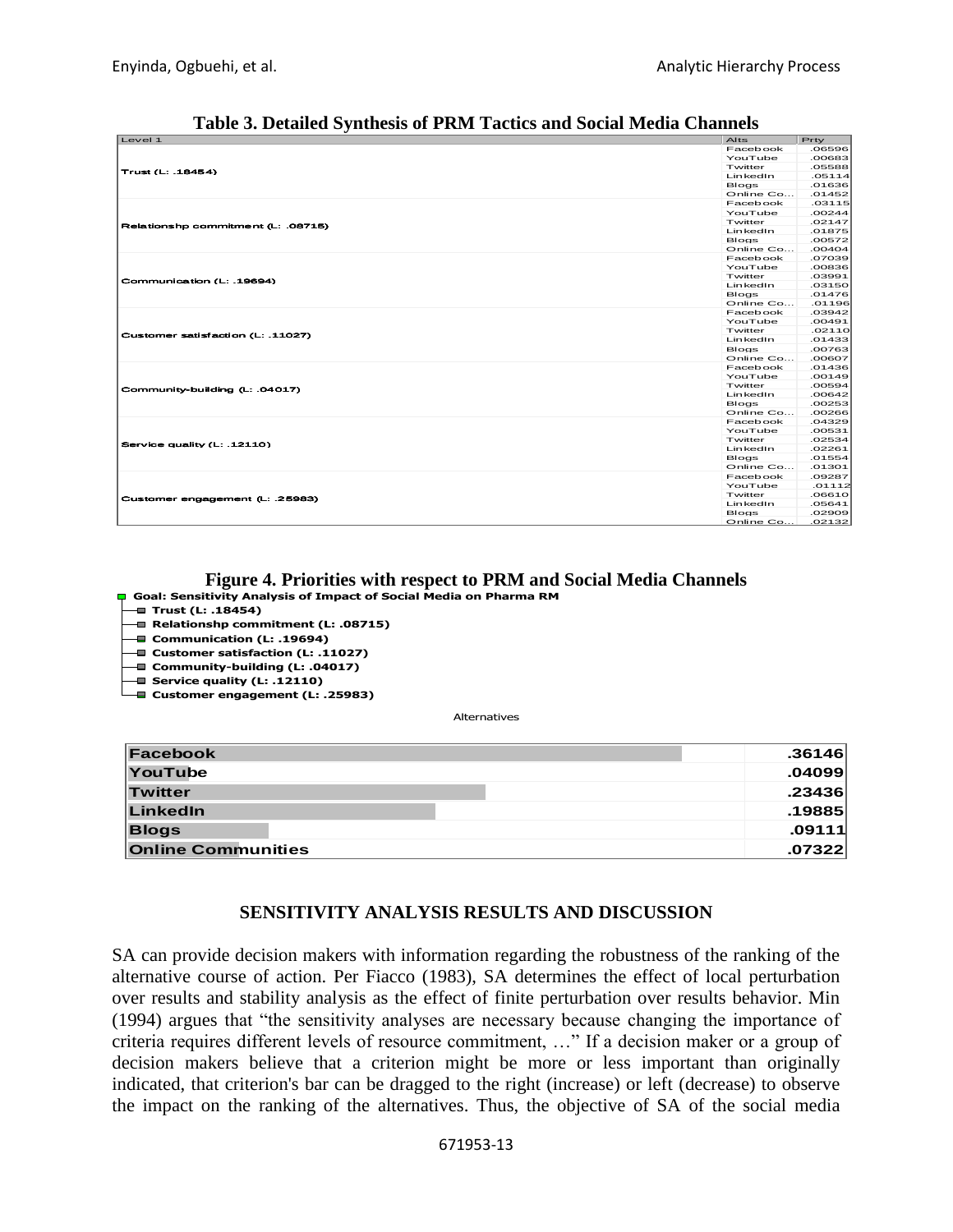impact on pharmaceutical relationship marketing tactics is to determine how small changes (perturbation) in input parameters, such as the three most important PRM tactics (customer engagement, communication, and trust) will influence the ranking of the social media channel alternatives. Figure 5 show the performance SA of the social media alternatives' priorities with respect to the three most important objectives, including customer engagement, communication, and trust, one at a time. The left vertical axis or line indicates the major objective's priority with respect to goal, while the right vertical axis shows the priorities of the social media alternatives. A series of SAs were performed using AHP-based Expert Choice Software to investigate the impact of changing the priority of the major objectives or criteria on the ranking of the social media channel options. Chang et al (2007) posit that "… sensitivity analysis can be performed based on scenarios that reflect alternative future developments or different views on the relative importance of the criteria."

The original performance and dynamic sensitivity analysis are reported in Figures 5 and 6, respectively. Although both have the original ranking of social media channel options (Facebook > Twitter > Linkedln > Blogs > Online communities > Youtube), performance SA is considered. Figures 7- 8 report on the performance SA of customer engagement. Increasing the customer engagement priority from 26% to 36% in Figure 7 and conversely decreasing same from 26% to 16.4% in figure 8 did not change the choice or ranking of the social media channel options. Thus, the original ranking after the small changes remained stable (Facebook > Twitter > Linkedln > Blogs > Online communities > Youtube). For Figures 9-10 that report on the performance SA of communication, whether increasing the priority of communication from 19.7% to 29.8% (Figure 9) or decreasing it from 19.7% to 9.7% (Figure 10) the rankings remained stable or robust  $(Facebook > Twitter > LinkedIn > Blogs > Online communities > YouTube), respectively.$ 

With respect to trust reported in Figures 11-12, increasing the priority of trust from 18.5 to 28.6 or decreasing it from 18.5% to 8.5%, the ranking remained insensitive to the perturbations  $(Facebook > Twitter > LinkedIn > Blogs > Online communities > YouTube)$ . Based on the entire performance SAs, the overall priority of social media channel alternatives is robust or stable to changes in the importance of all the attributes. However, if the ranking becomes highly sensitive to small perturbation in the priorities of the objectives, a review of the priorities will be recommended for a review. This means "… additional decision criteria should be included as a highly sensitive ranking point to a weak discrimination potential of the present set of [objectives]." **Performance Sensitivity Sensitivity Sensitivity Analysis of**  $\mathbb{R}^n$ **.** Sensitivity Analysis of  $\mathbb{R}^n$ 

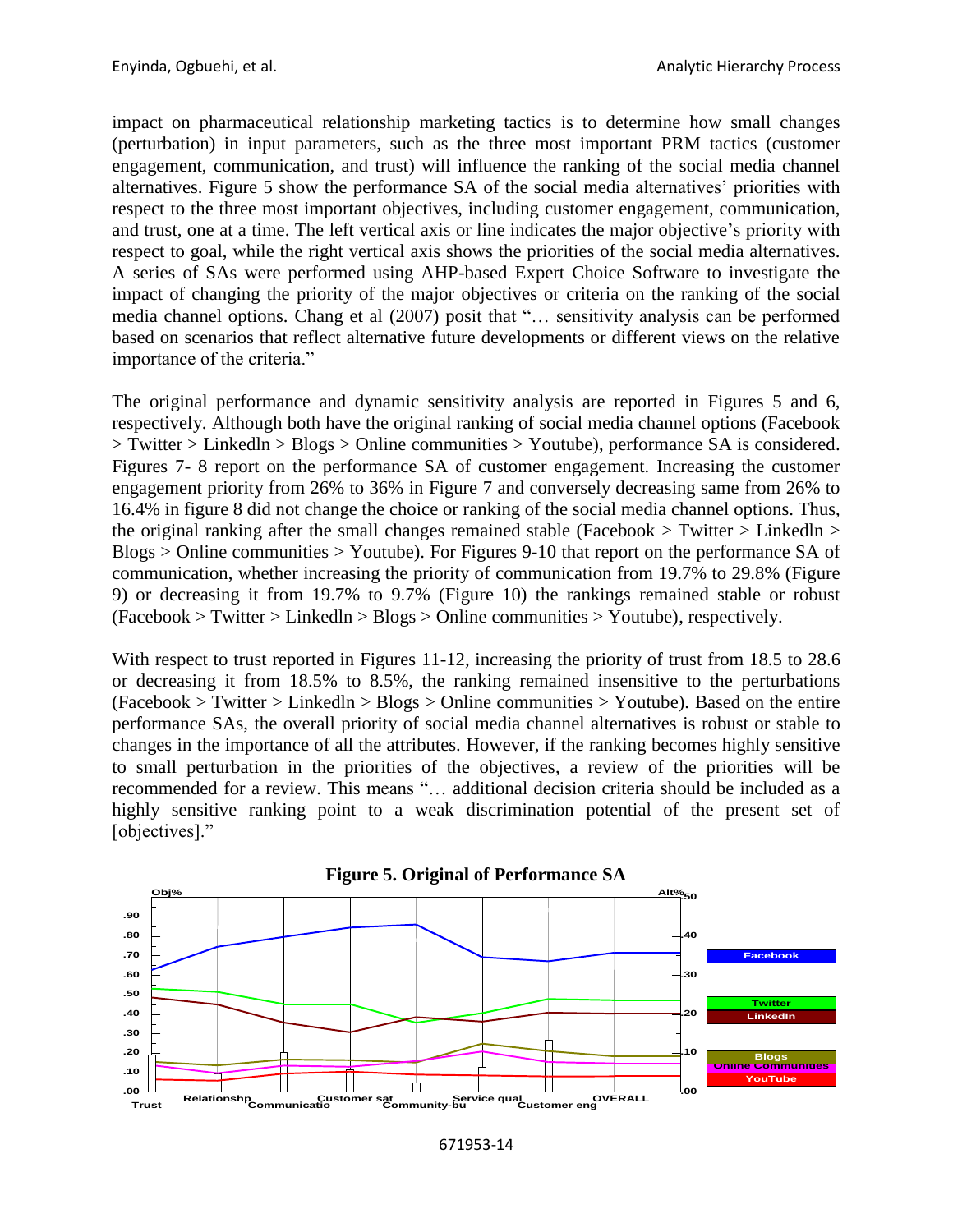







**Performance Sensitivity for no design sensitivity of** 

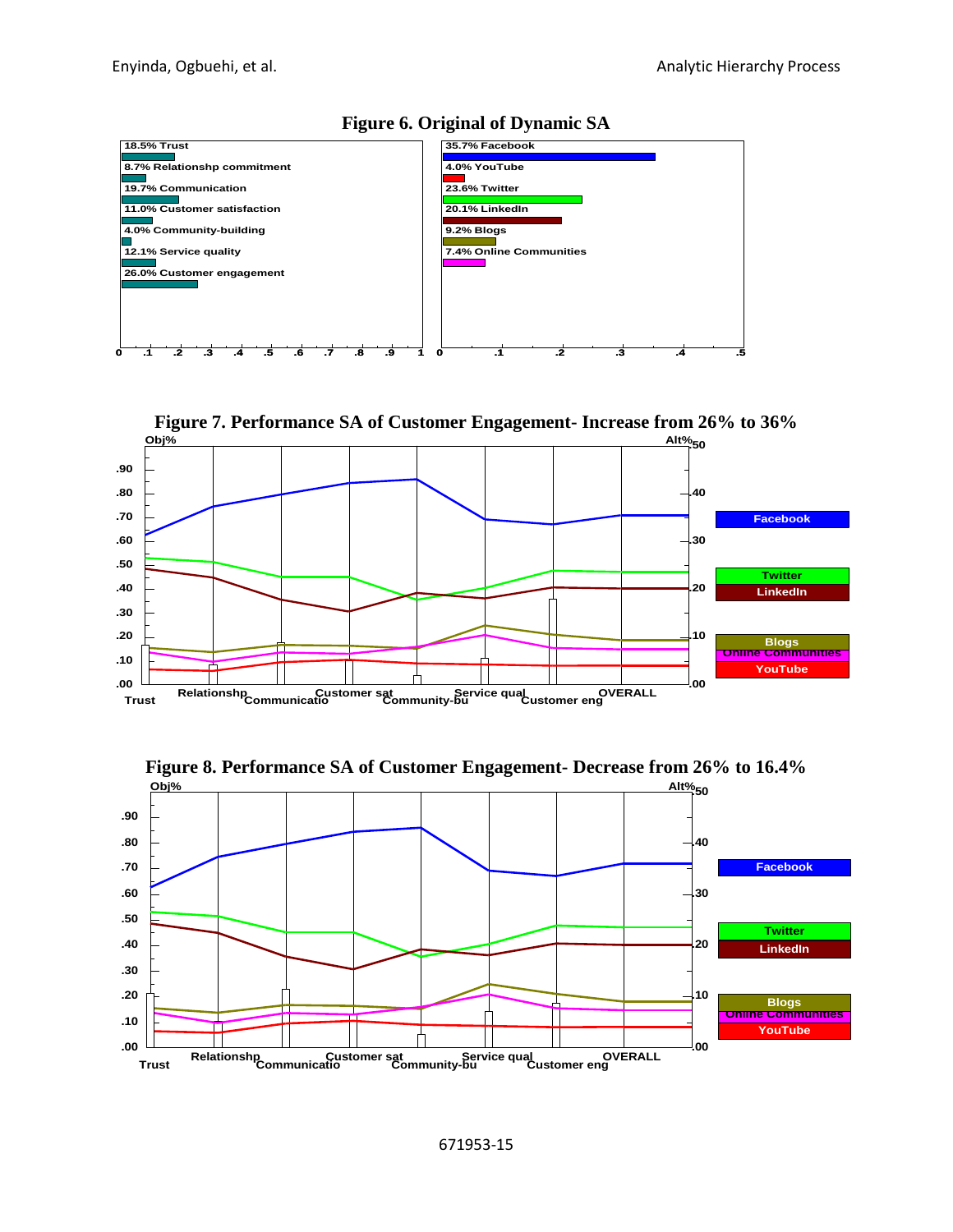

**Figure 9. Performance SA of Communication- Increase from 19.7% to 29.8%**





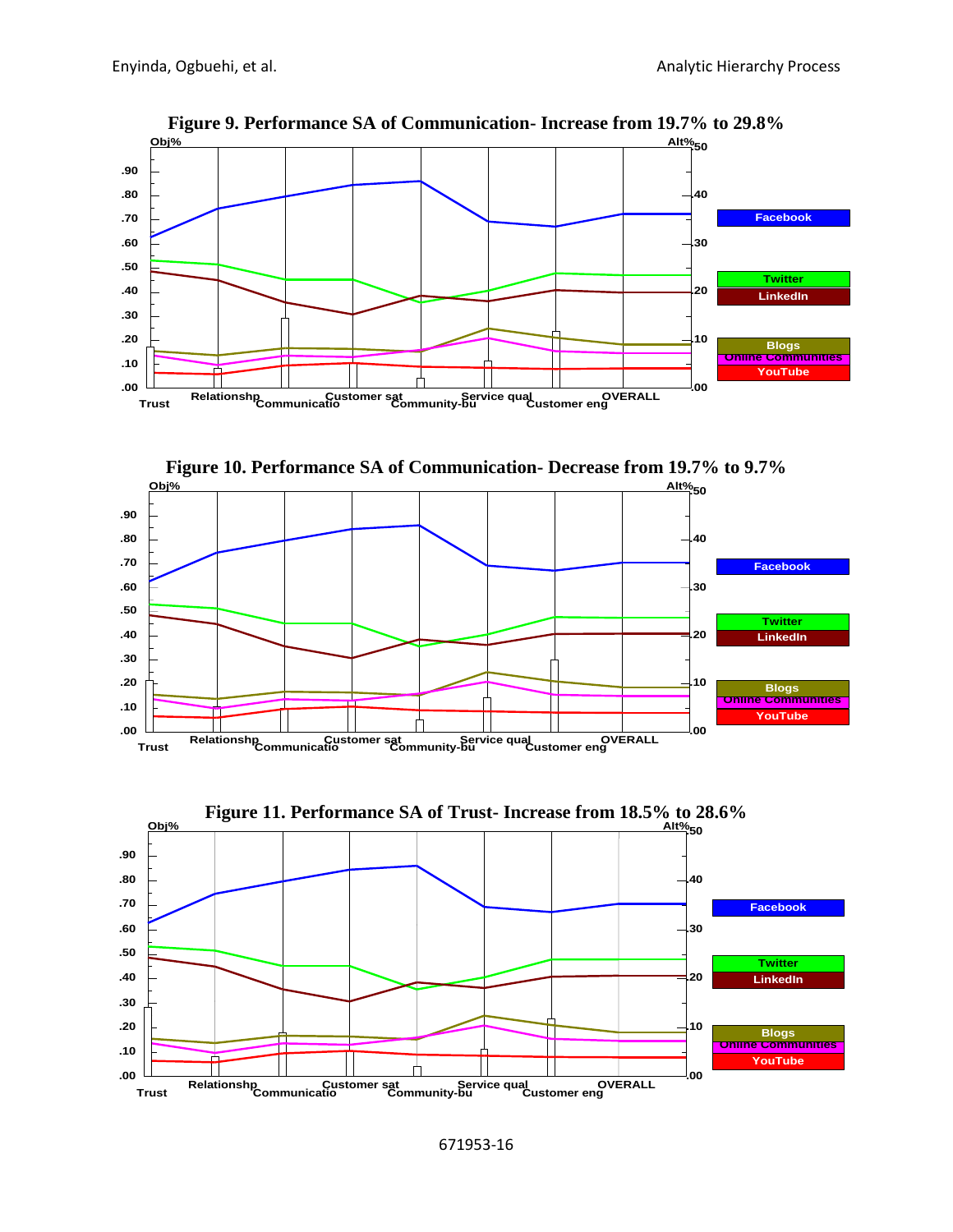

# **CONCLUSIONS AND MANAGERIAL IMPLICATIONS**

The rise in social media presents enormous challenges and opportunities for the pharmaceutical industry marketers. Social media is poised to transform pharmaceutical relationship marketing and information sharing. Social media can be an important tool for pharmaceutical relationship marketing in terms of consumer engagement, monitoring and analyzing consumer generatedcontent, building and changing brand perception. Given the fact that consumers are increasingly being empowered and losing trust in the healthcare systems, one of the best ways to reach or connect to them is to deploy relationship marketing-based social media. There is "nowhere in marketing is trust more important than in [pharmaceutical] and healthcare" (Andrews, n. d). Social media platform tools will ultimately reshape how the pharmaceutical industry conducts its business. Embracing the new social media culture will help firms to cut costs and enable faster and more efficient response to consumers/patients' changing demands. For years, C-level executives in marketing and communications have been using the Internet to attract and retain customers. More recently, social media platforms are slowly and/or consciously been embraced by C-level executives in the pharmaceutical marketing arena. Social media can be used as a tool by C-level executives in the pharmaceutical marketing arena. Social media can be used as a tool to listen to, and engage customers. It can also be used as a way to share content and establish a firm as a thought leader in a specific market. Like any marketing tool, social media can drive sales and build brand awareness. Customers and potential patients/consumers associate an organization they see is active on the internet with specific services and contact that firm when organization they see is active on the internet with specific services and contact that firm when there is a need. Consumers in the market for a new pharmaceutical product can ask questions and seek recommendations online. By listening to the voice of consumers in the social media environment, potential patients/consumers indentify themselves. **Example 12. Performance SA of Trust- Decrease from 18.5% to 8.5% and<br>
and**  $\frac{1}{2}$  **minimized and the most properties of the most properties of the most properties of the parameteris of the parameteris of the parameteris**  $\mathbf{F}$  Trust Trust Trust Trust Trust Trust Trust Trust Trust Trust Trust Trust Trust Trust Trust Trust Trust Trust Trust Trust Trust Trust Trust Trust Trust Trust Trust Trust Trust Trust Trust Trust Trust Trust Trust Tr

Leveraging social media can enable pharmaceutical marketers to target, define and engage consumers better on a more personal level. Also, pharmaceutical marketers must consider implementing social media platforms as they have become key source for consumers and professionals regarding healthcare information. Evidence suggests healthcare consumers are widely using social media to research healthcare providers, procure information on treatments